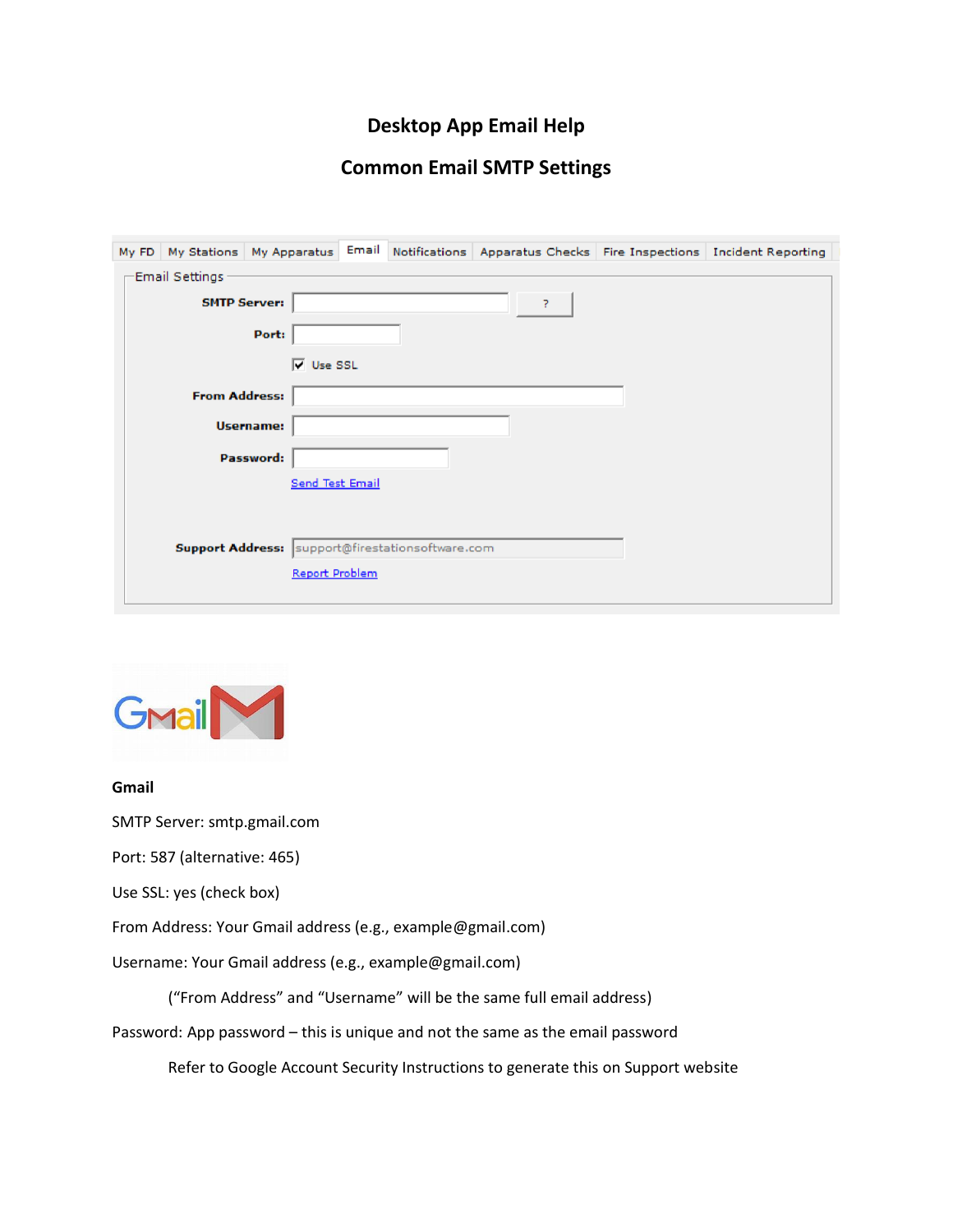

#### **Yahoo**

SMTP Server: smtp.mail.yahoo.com Port: 465 (alternative: 587) Use SSL: yes (check box) From Address: Your Yahoo email address (e.g., example@yahoo.com) Username: Your Yahoo email address (e.g., example@yahoo.com) ("From Address" and "Username" will be the same full email address) Password: App password – this is unique and not the same as the email password



#### **Outlook.com**

SMTP Server: smtp-mail.outlook.com (alternatives: smtp.office365.com or smtp.outlook.com)

Port: 587 (alternative: 465)

Use SSL: yes (check box)

From Address: Your full Outlook.com email address, not an alias (e.g., example@outlook.com)

Username: Your full Outlook.com email address, not an alias (e.g., example@outlook.com)

("From Address" and "Username" will be the same full email address)

Password: Your Outlook.com password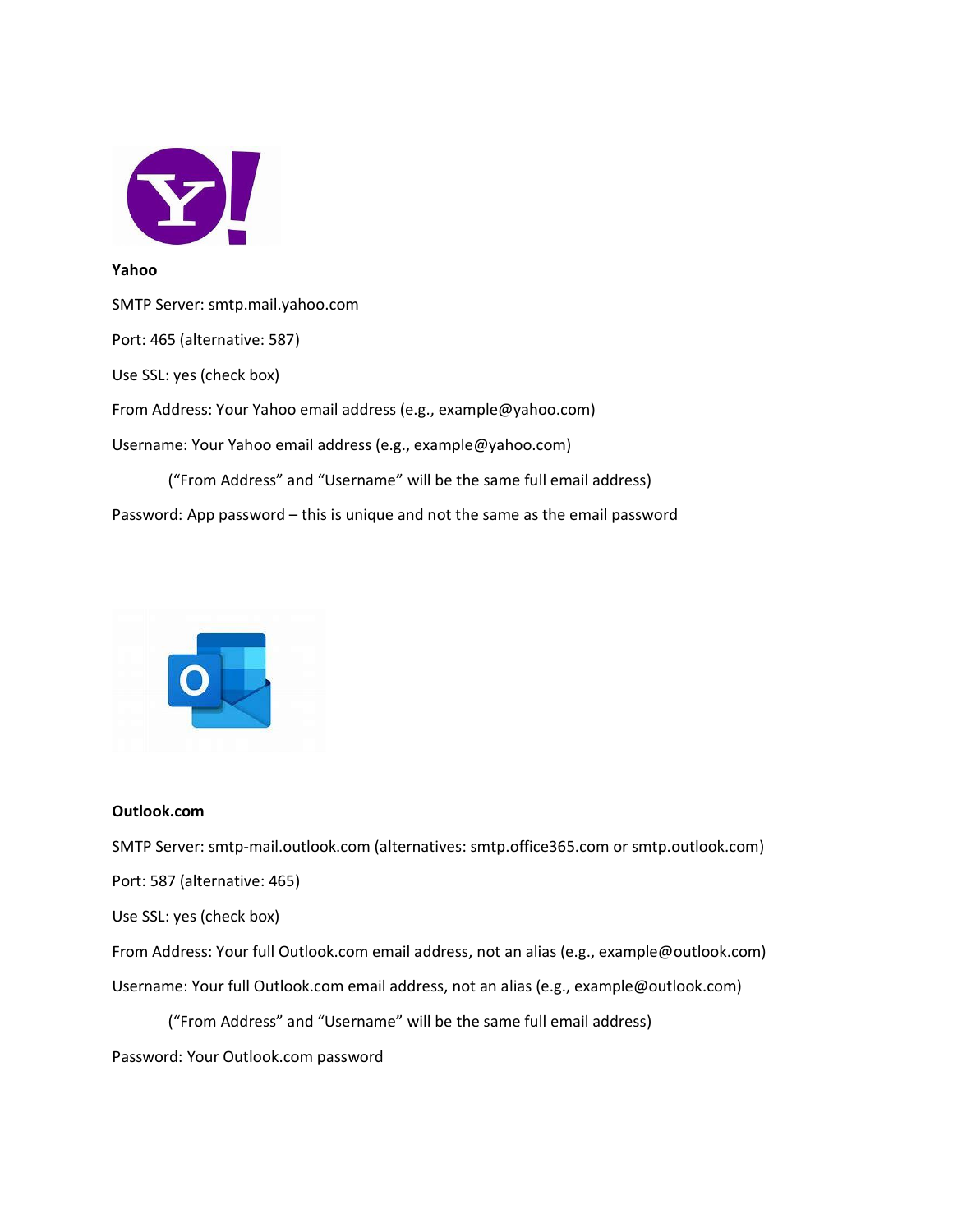

**Yahoo Plus** SMTP Server: plus.smtp.mail.yahoo.com Port: 465 Use SSL: yes (check box) From Address: Your Yahoo email address (e.g., example@yahoo.com) Username: Your Yahoo email address (e.g., example@yahoo.com) ("From Address" and "Username" will be the same) Password: App password – this is unique and not the same as the email password



**AOL**

SMTP Server: smtp.aol.com

Port: 587 (alternative: 465)

Use SSL: yes (check box)

From Address: Your AOL mail screen name (what comes before "@aol.com" in your AOL Mail address; if your address is me@aol.com, for example, the corresponding screen name is "me")

Username: Your AOL Mail screen name (what comes before "@aol.com" in your AOL Mail address; if your address is me@aol.com, for example, the corresponding screen name is "me")

("From Address" and "Username" will be the same)

Password: Your AOL Mail password